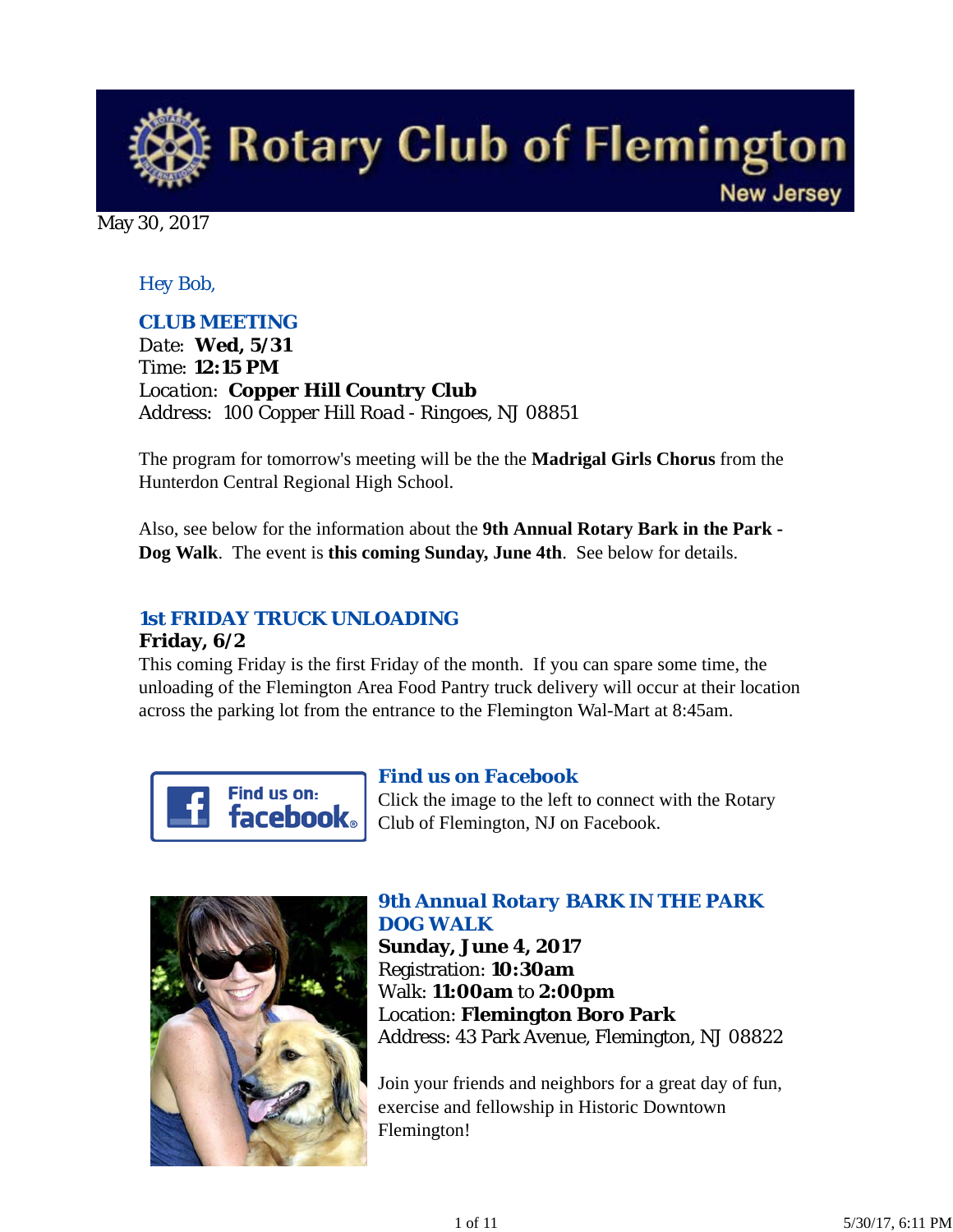

All net proceeds of the event go to Rotary Charities and local animal rescue organizations.

Registration begins at 10:30 AM. Chaperoned walks begin at 11 AM and 11:30 AM in the Flemington Boro Park on Park Avenue, behind the Courthouse. Ample parking is available across from the Justice Center on Park Avenue or in the other lots around town.

You can also enjoy great food from several local restaurants (for people!), plus fabulous pet contests, including best pet costume and most photogenic pet, to name a few.

There will also be terrific live music from **SunDog**!

**Click Here** or visit www.FlemingtonRotaryNJ.org for more information, or click the links below to download the following event forms:

- **Walker Registration Form**.
- **Event Brochure**.
- **Sponsor Registration Form**.
- **Vendor Registration Form**.

#### **Event Rules**:

- 1. We welcome well-mannered, friendly, non-aggressive dogs & pets.
- 2. Limit 3 dogs per walker.
- 3. Leashes are required (no longer than 6' & no retractable leashes, please).
- 4. Scooping is required (bags provided).
- 5. Walk will take place Rain or Shine no refunds.
- 6. Dogs should wear current rabies tag or have proof of vaccination.
- 7. Please stay on the sidewalks.



### *OFFICERS & BOARD MEMBERS for the 2017-2018 Flemington Rotary Year* **Approved by the Club on 5/24/2017**

At the 5/24/2017 Club Meeting, the membership voted to approve the slate of Officers and Board members for the 2017-2018 Rotary Club of Flemington year.

The slate is as follows:

# **Slate of 2017-18 RCOF Officers & Board Members**

Club President **Kim Metz**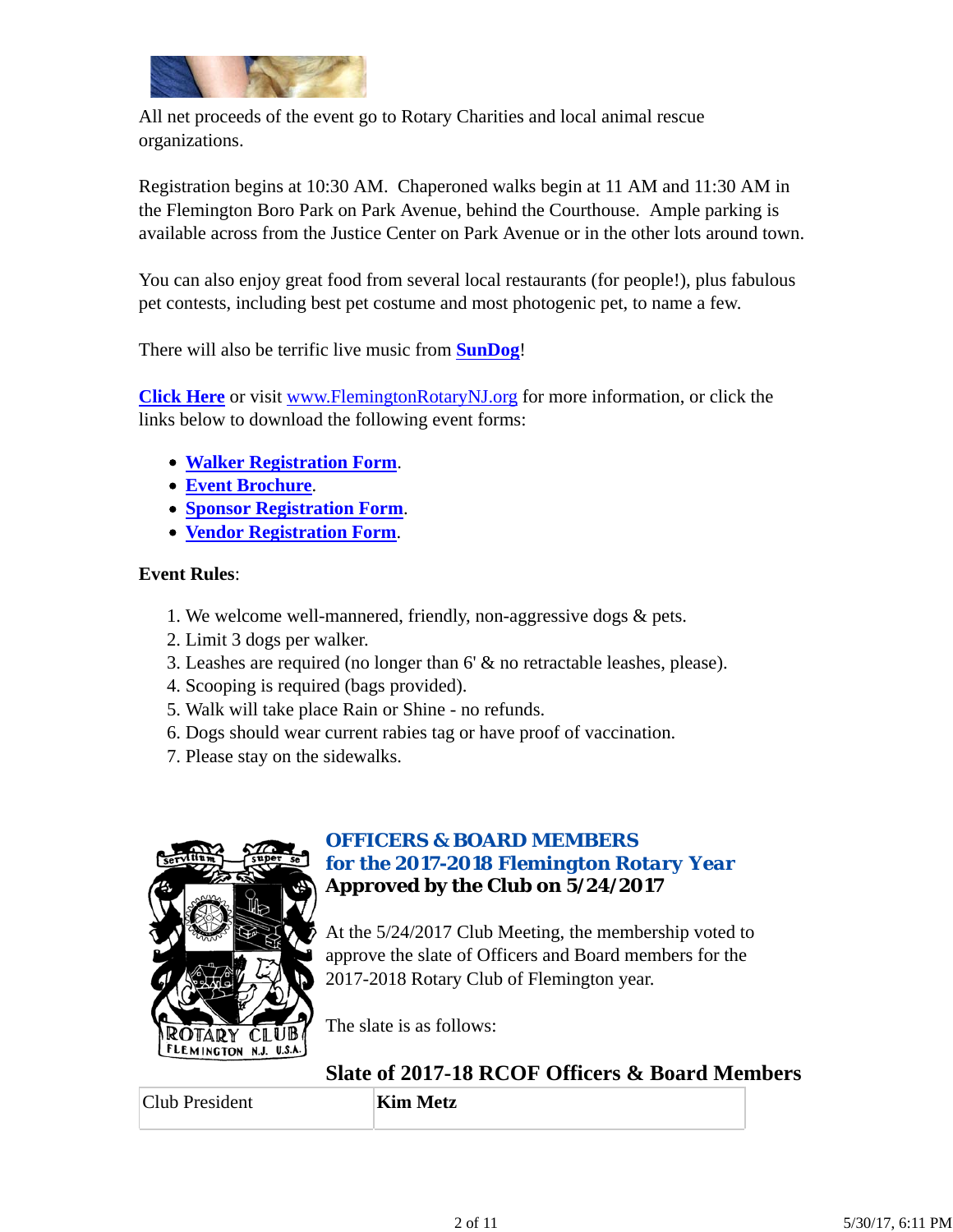| President-Elect     | Allan Vera                                    |
|---------------------|-----------------------------------------------|
| Secretary           | <b>Kyle Fogarty</b>                           |
| Treasurer, General  | <b>Nik Kritharis</b>                          |
| Treasurer, Lunch    | <b>Michael Goodwin</b>                        |
| <b>Board Member</b> | <b>D.J. Wright</b> (Immediate Past President) |
| <b>Board Member</b> | <b>Sandy Clark</b>                            |
| <b>Board Member</b> | <b>Joe Ziegler</b>                            |

### *OFFICERS & BOARD MEMBERS for the NEW FLEMINGTON ROTARY FOUNDATION, LLC* **Approved by the Club on 5/24/2017**

At the 5/24/2017 Club Meeting, the membership voted to approve the slate of Officers for the new Flemington Rotary Foundation. The slate is as follows:

| <b>Foundation President</b> | <b>Kim Metz</b> $(1$ -year)     |  |
|-----------------------------|---------------------------------|--|
| Vice-President              | <b>Bob Chittenden</b> (2-years) |  |
| Secretary                   | <b>Sandy Clark</b> (3-years)    |  |
| Treasurer                   | <b>Mick Schaible</b> (4-years)  |  |
| <b>Board Member</b>         | <b>D.J. Wright</b> (5-years)    |  |
|                             |                                 |  |

### **Slate for the Flemington Rotary Foundation**



### *A Message from PRESIDENT D.J. Regarding Our Fall 2017 Fundraiser(s)* **Tuesday, May 16, 2017**

Fellow members,

This past Wednesday (5/10/2017) the club voted unanimously on approving a project that I, along with many others, feel will take

the club to new heights. A huge thank you to Kim and all the other members who have been working so hard to research, plan and present this idea for a new "**Flemington Rotary BeerFest**" fundraiser for our club. The support from longtime members, to those sworn in the past few months, was overwhelming. Everyone left the meeting charged up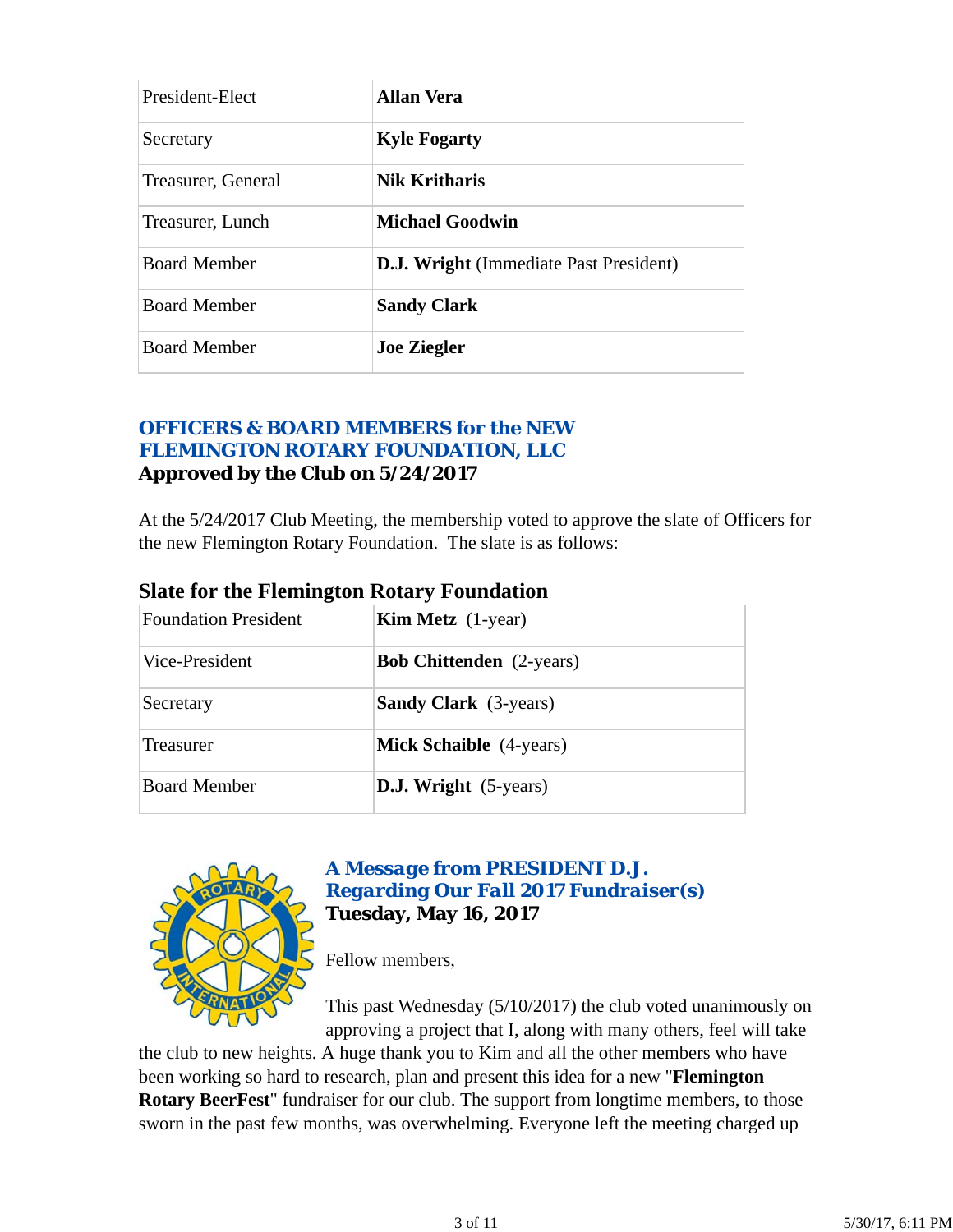with a renewed sense of purpose (and no, it was not from the multiple 1 oz.'s of beer people had)! **Click Here** to download a copy of the PowerPoint presentation that Kim presented at the May 10th meeting.

 We have spoken in the past of relating alcohol to our club and how it may appear negative to some, but I think Kim and Bob addressed that topic regarding security, and designated drivers, etc. and alleviated any negative fallback on our club.

The next area needing attention, is **Pancake Day**. A very successful fundraiser in the past, the past few years have seen the numbers shrink, through no one's fault. A decision needs to be made as Hunterdon Central is finalizing their calendar, so if you can not attend tomorrow and would like your voice heard on this topic, please **Click HERE** to send me an e-mail and I will read your statement to the membership. If we do wish to continue with Pancake Day, we need a Chairperson and Committee to step up right away; as of this E-Monger, no one has stepped up to lead Pancake Day.

I am excited to see where this new event leads us in terms of membership engagement, recruitment and fundraising efforts to help keep the club solvent. I started my year as President hoping to bring us back to the foundation of why are we involved in Rotary. What purpose do we serve. What can we do to better the community and give back using our professional connections and involvement. The way the membership stepped up to tackle this project so far has been a shining example of what can be done when we act with the ideals of the selfless service in mind. Kudos to the club for taking this much needed step forward.

Yours in service,

D.J. Wright President 2016-2017 Rotary Club of Flemington, New Jersey



### *FLEMINGTON ROTARY BEERFEST* **Saturday, October 14, 2017**

VIP Session: **12noon** to **1:00pm** General Session: **1:00pm** to **4:30pm** Liberty Village Outlet Marketplace

The **Flemington Rotary BeerFest** is an event that allows participants to taste and sample many

different kinds of Craft Beers from a variety of different Breweries. There will be live music to enjoy and food available to purchase.

We plan to have more than **60 beers** from **30 breweries**.

The event will take place within the open parking area of the **Liberty Village Outlet**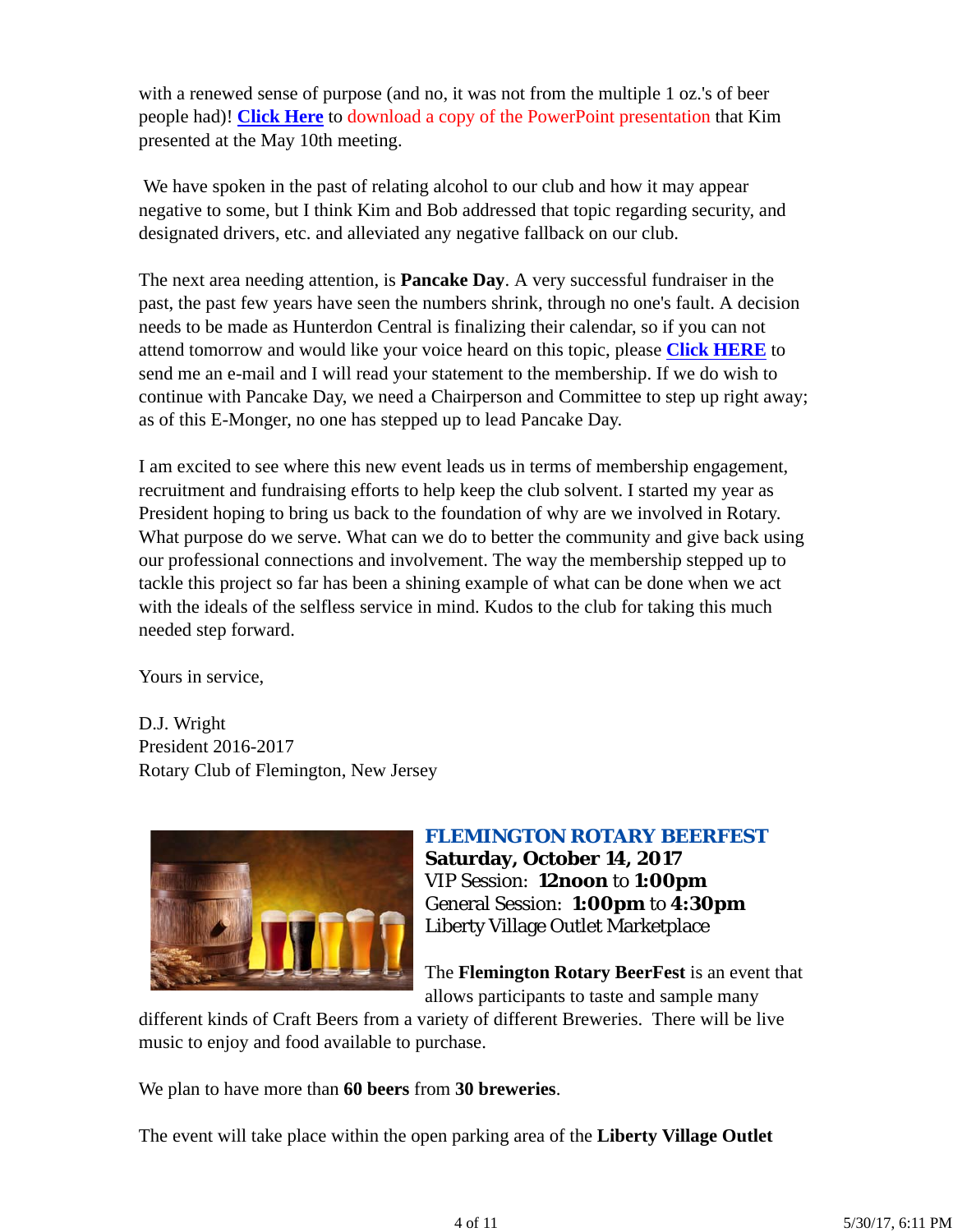**Marketplace**, located in Flemington, NJ. A limited number of tickets will be offered in two different tasting sessions.

**Click Here** to view the event website for additional details.



### *The Flemington Rotary MEMBER DIRECTORY Is Updated on the Website*

A PDF copy of the Club Directory kept on the club website, located on the password protected "**Members Only**" page. To access this, simply goto **www.FlemingtonRotaryNJ.org** and click on "Members

Only" in the upper left. The page is password protected. If you do not have the password, simply email us and request it.

If you see any updates that need to be made (a change of address, email, phone number, something is not listed correctly, etc.), please email Sandy Clark and request any changes to be made. **Click Here** to generate an email to Sandy.



## *SPEAKERS & PROGRAMS BEING SOUGHT*

Mick Schaible is looking for some ideas for upcoming meeting programs and speakers. If you have any leads, please pass them onto Mick, who will follow-up to schedule the speaker.

**Click here** to generate an email directly to Mick.



## *HUNTERDON COUNTY CHAMBER OF COMMERCE*

As you know, the Rotary Club of Flemington is a member of the H.C. Chamber of Commerce. This enables all Rotarians the ability to attend a Chamber function as a "member". If someone asks you what your business is, you would explain that you are a member representing the Rotary Club of Flemington. **Click Here** to visit the Chamber website for a listing of upcoming events.

### *ROTARY DISTRICT 7510 NEWS*

**Click Here** to read the current news from our Rotary District 7510.

### *UPCOMING DATES TO NOTE:*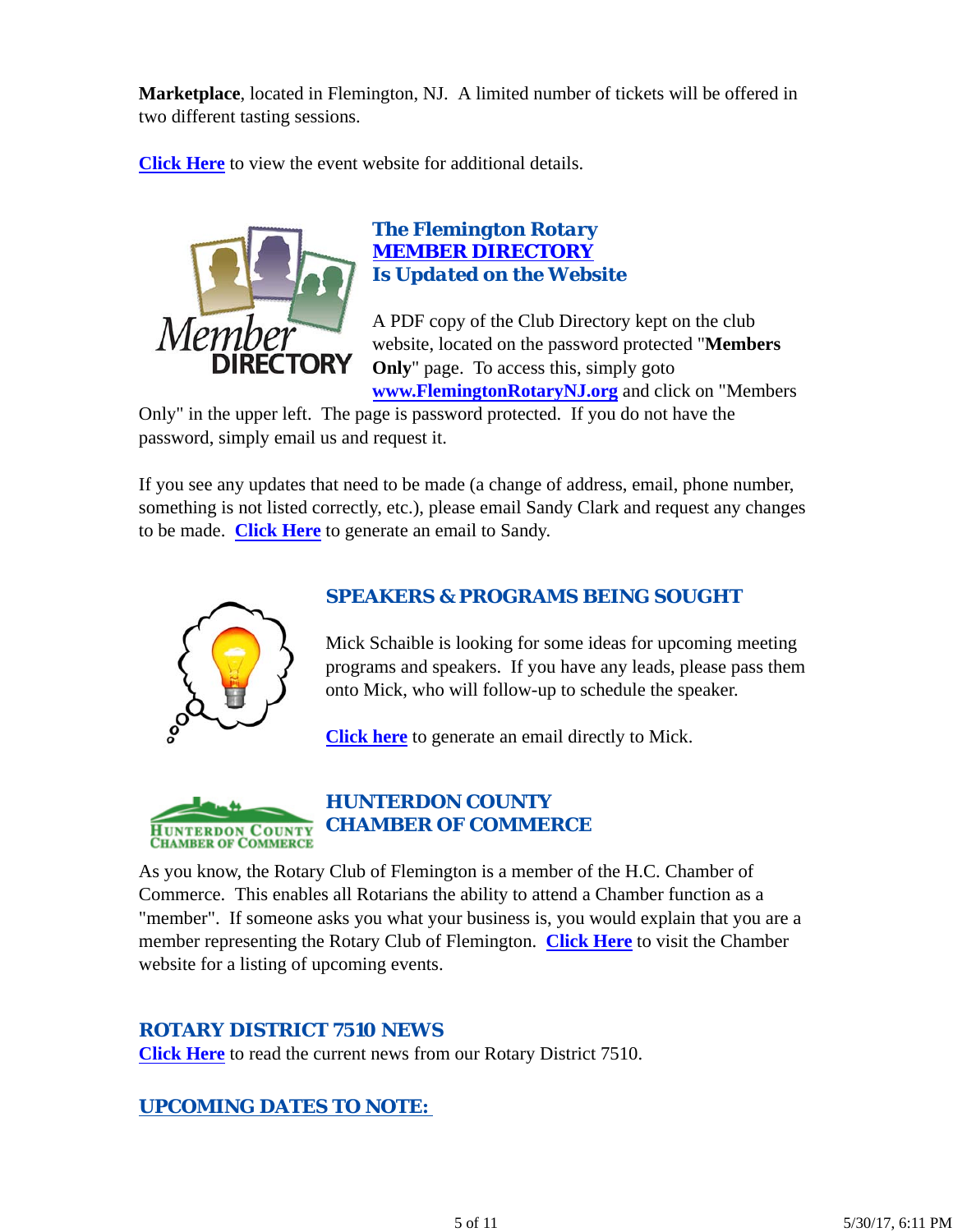Wed, 5/31: H.C.R.H.S. Madrigal Girls Chorus.

Wed, 6/07: Scholarship Recipient Awards.

Wed,  $6/14$ : Rev. Stefan Hippler, who is a member of the Rotary Club of Signal Hill Cape Town, South Africa. He will be speaking about HOPE Cape Town, Rotary's fight against aids in Cape Town Africa. The nature of the presentation is to share the important work being done by HOPE Cape Town on behalf of children and their families, who suffer from AIDS and related illnesses, in the Western Cape. HOPE Cape Town is a Non-governmental/not for profit agency. Rev. Hippler is the co-founder of HOPE Cape Town and currently the Director. He also serves as a Director of HOPE Cape Town USA.

Wed, 6/21: Erin Newcomb, Hunterdon County: The LINK Wed, 6/28: Tentative Date for the **Changing of the Guard Dinner**.

**Next RCOF Board Meeting**: Tues, TBA at 5:30 PM. (Held bi-monthly). **Next Membership Meeting**: Wed,  $6/14/2017$  at 1:30 PM (Usually the 2<sup>nd</sup> Wed).

#### **Upcoming RCOF Club Events, Fundraisers, Fellowship Events, Etc**.:

6/4/17 (Sun): Bark In The Park (Dog Walk) 10/14/17 (Sat): Flemington Rotary BeerFest

#### **Rotary District 7510 Events & Functions:**

6/10 to 6/14/17: Rotary International Convention in Atlanta, Georgia 6/29/17: District Changing of the Guard

### *COMMITTEE LIST:*

**Click Here** to download the listing of all current Club Committee's and its members.

#### *"MEMBERS ONLY" WEBSITE:*

#### **Click Here for the Members Only section of the website to find:**

- 1) The "Membership Proposal Form" to propose a new member.
- 2) New Member Information.
- 3) An Online Copy of the Club Membership Directory.
- 4) A Link to All Photos Albums of the Club.

### *ROTARY WEBSITE LINKS:*

Rotary International: **www.Rotary.org** Rotary District 7510: **www.RotaryNJ.org**

### *NEARBY ROTARY CLUB MEETINGS:*

As A Rotarian, you are Welcome to attend a Rotary Club meeting anywhere in the world. Click here for the Rotary Club Locator App. Or see below for some local meetings:

Mondays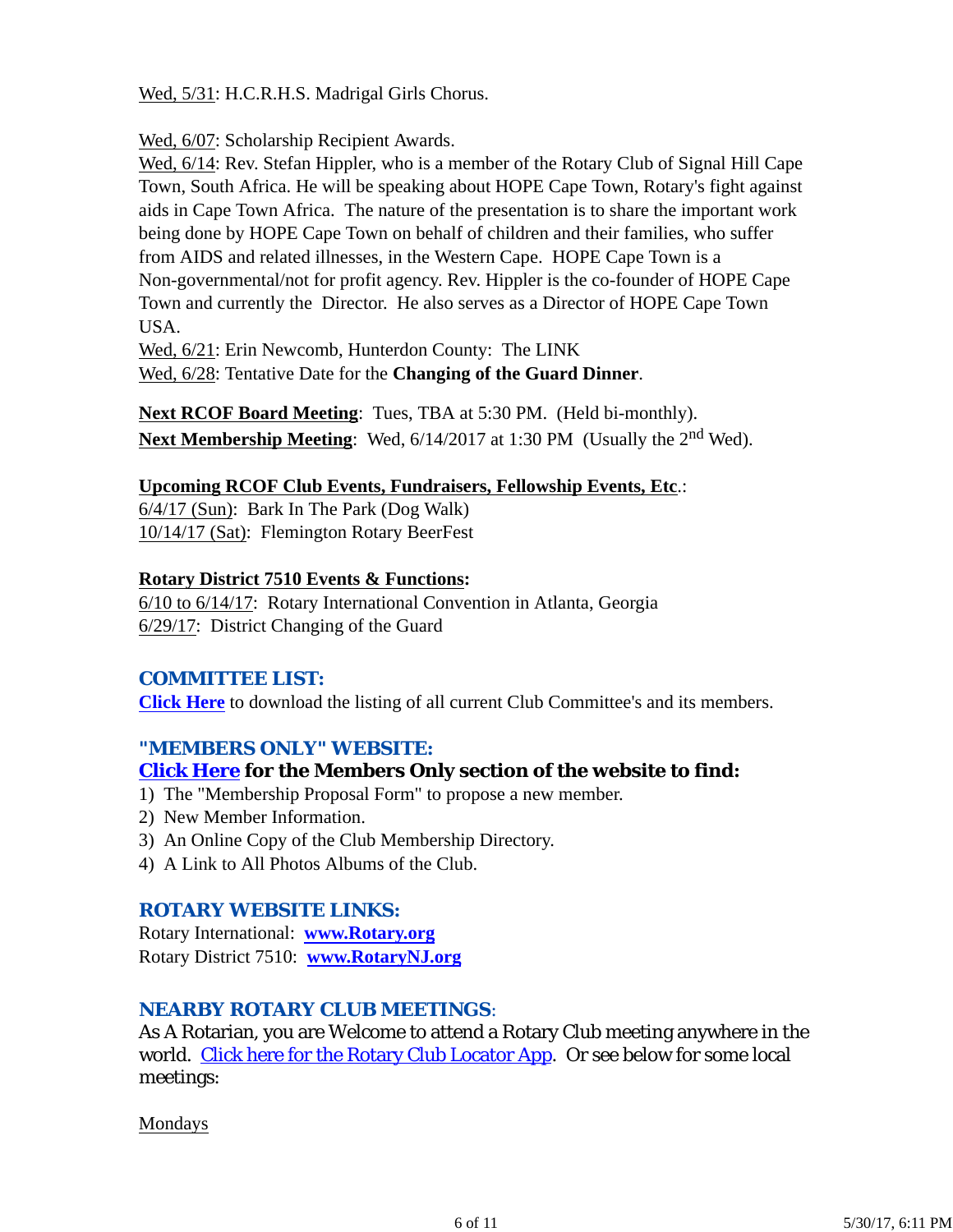**Lambertville/New Hope** (6:30 pm) - Lambertville Station Restaurant; 11 Bridge Street, Lambertville NJ 08530

**Piscataway** (12:15 pm) - Radisson Hotel; 21 Kingsbridge Road, Piscataway, NJ 08854

#### Tuesdays

**Whitehouse** (12:15 pm) - Max's 22; 456 Route 22 West, Whitehouse Station, NJ 08889 **Princeton** (12:15 pm) - The Nassau Club; 6 Mercer Street, Princeton, NJ 08540 **Bridgewater-Bound Brook** (12:15 pm) - Arbor Glenn; 100 Monroe St, Bridgewater 08807

### Wednesdays

**Branchburg Township** (7:30 am): Stoney Brook Grille; 1285 Route 28, North Branch, NJ 08876

**Flemington** (12:15pm): Copper Hill Country Club; 100 Copper Hill Road, Ringoes, NJ 08851

**Hillsborough Township** (6:15 pm): Pheasant's Landing; 311 Amwell Road (Rt. 514), Hillsborough, NJ 08844

### Thursdays

**Clinton Sunrise** (7:30 am): Clinton Fire Department; New Street, Clinton, NJ 08809 **Somerville/Bridgewater** (12:15 pm): Bridgewater Manor; 1251 US Highway 202/206, Bridgewater, NJ 08807

**Trenton** (12:15 pm): Freddie's Tavern; 12 Railroad Avenue, West Trenton, NJ 08628

#### Fridays

**North Hunterdon** (12:15 pm): Beaver Brook County Club; 25 County Club Drive, Annandale, NJ 08801

**Princeton Corridor** (12:15pm): Hyatt Regency; 102 Carnegie Center, Rt. 1 North, Princeton, NJ 08540

### eClub

**Rotary eClub of Hunterdon Horizon**: View website for meetings or online makeups.

## RI President's Call for Action in **2016-2017**: **"Rotary Serving Humanity"**

## **Rotary Club of Flemington - Our 93rd Year**

Founded October 3, 1923 \* Charter #1529 \* District 7510

| <b>Club President</b> | Daniel James "D.J." Wright |  |
|-----------------------|----------------------------|--|
| President-Elect       | Kim Metz                   |  |
| Secretary             | Karen Widico               |  |
| Treasurer, General    | <b>Bob Newland</b>         |  |
| Treasurer, Lunch      | <b>Michael Goodwin</b>     |  |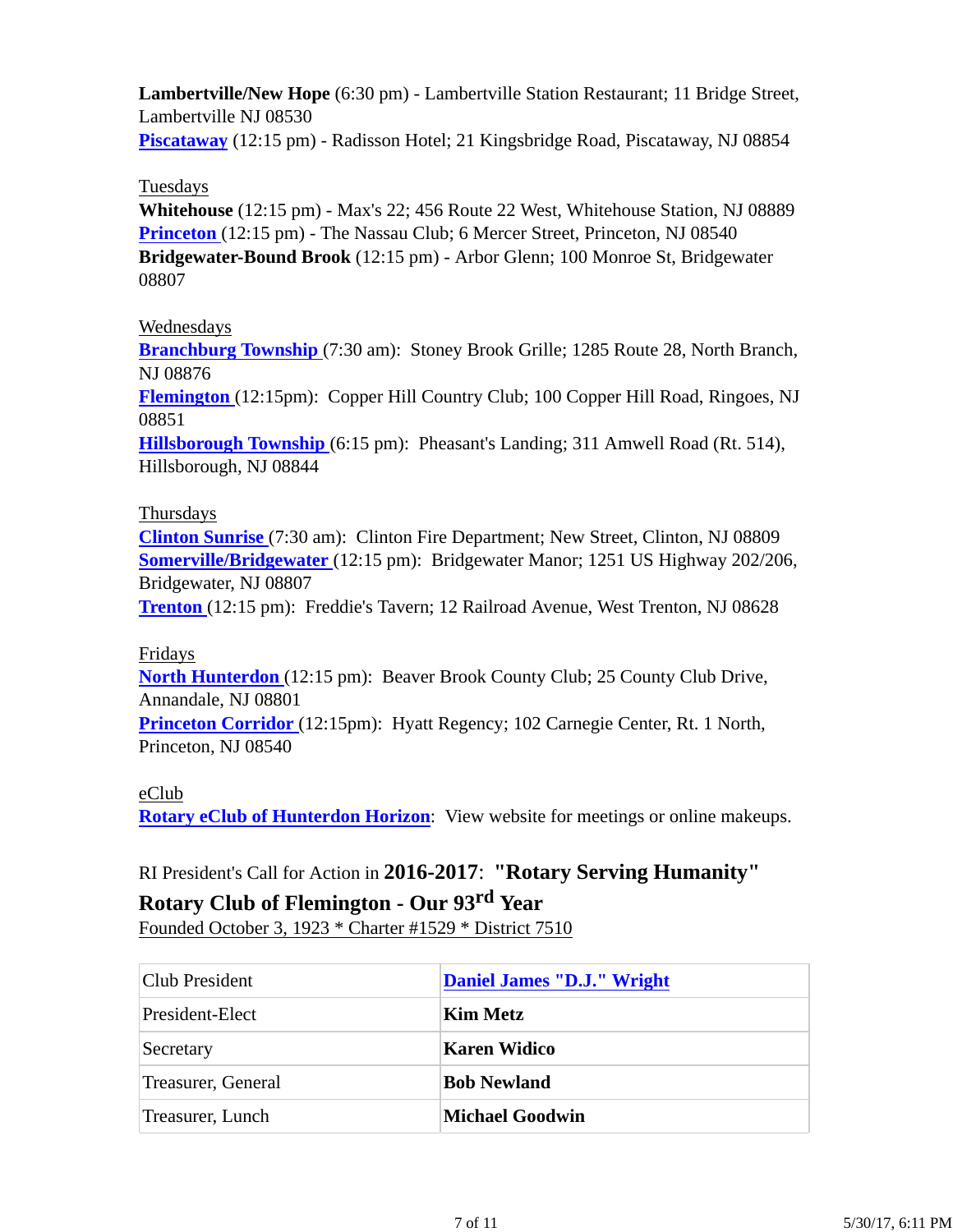| <b>Board Member</b>                      | Mick Schaible (immediate Past-President)          |
|------------------------------------------|---------------------------------------------------|
| <b>Board Member</b>                      | <b>Sandy Clark</b>                                |
| <b>Board Member</b>                      | <b>Joe Ziegler</b>                                |
| Sergeant-at-Arms                         | <b>Ken Skowronek</b>                              |
| R.I. President                           | <b>John F. Germ</b> (Chattanooga, Tennessee, USA) |
| District Governor (DG)                   | <b>Charles Minton</b> (Union, NJ)                 |
| District Governor Elect (DGE)            | <b>Bob Zeglarski</b> (Roselle-Rosselle Park)      |
| District Governor Nomimee (DGN)          | <b>John Shockley</b> (Hillsborough)               |
| <b>Assistant District Governor (ADG)</b> | <b>Albert Varga</b> (Lambertville-New Hope)       |

Club Meetings: **Wednesday, 12:15 pm, Copper Hill Country Club** 100 Copper Hill Road, Ringoes 08551



**MISSION STATEMENT:** The mission of Rotary International is to assist and guide Rotarians and Rotary clubs to accomplish the Object of Rotary to ensure Rotary's continuing relevance and to help build a better world, emphasizing service activities by individuals and groups that enhance the quality of life and human dignity, encouraging high ethical standards, and creating greater understanding among all people to advance the search for peace in the world.

**THE OBJECT OF ROTARY:** The object of Rotary is to encourage and foster the ideal of service as a basis of worthy enterprise and, in particular, to encourage and foster:

- **1st**: The development of acquaintance as an opportunity for service;
- **2nd**: High ethical standards in business and professions, the recognition of the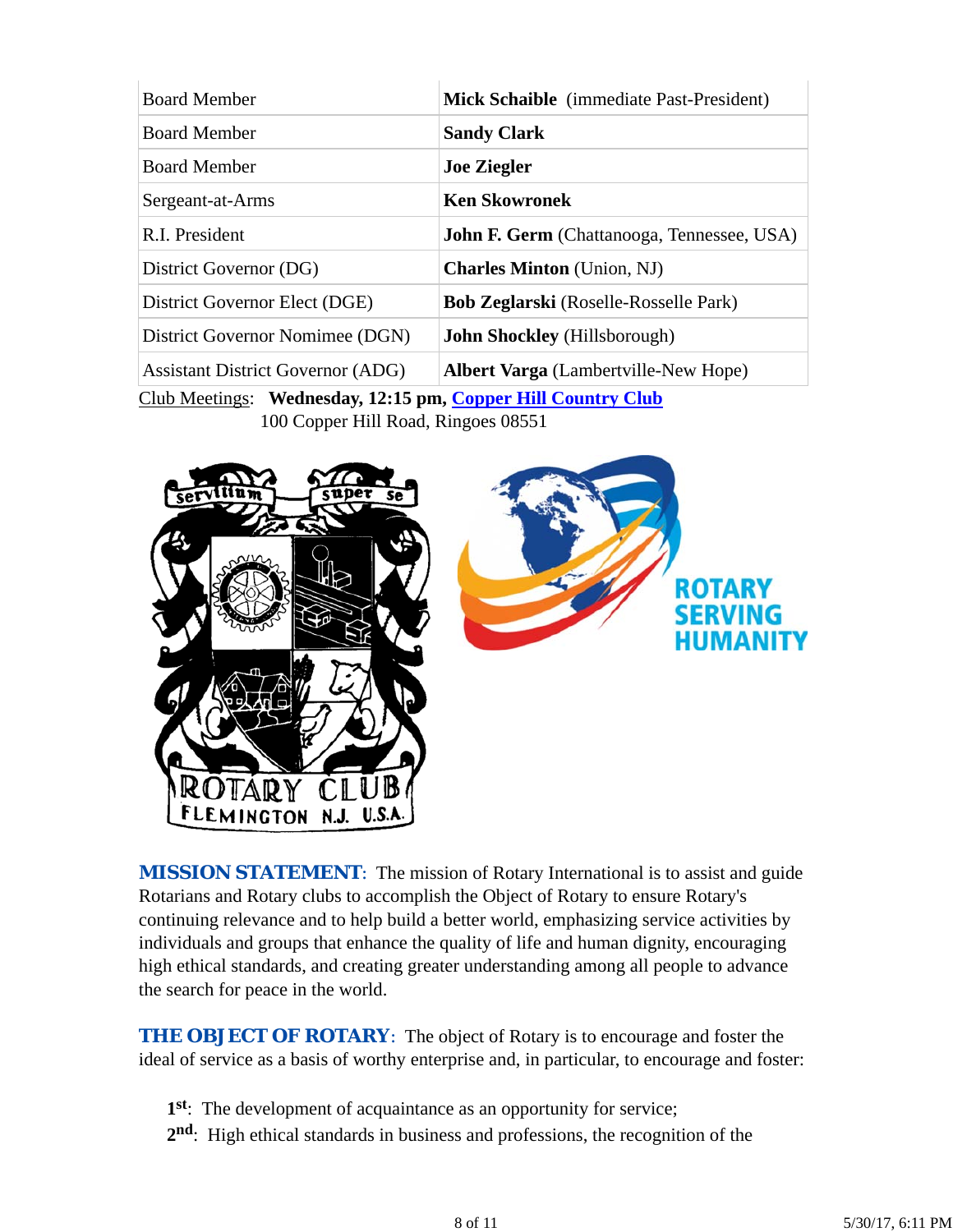worthiness of all useful occupations, and the dignifying of each Rotarian's occupation as an opportunity to serve society;

**3rd**: The application of the ideal of service in each Rotarian's personal, business and community life;

**4th**: The advancement of international understanding, goodwill, and peace through a world fellowship of business and professional persons united in the ideal of service.

### **THE 4-WAY TEST:** "Of the things we think, say or do:

**1st**: Is it the Truth?

2<sup>nd</sup>: Is it Fair to all concerned?

- **3rd**: Will it build goodwill and better friendships?
- **4th**: Will it be beneficial to all concerned?"

### *ROTARY's AVENUE'S OF SERVICE*:

**1)** Through **Club Service**, we have fun, build lasting friendships, and make sure that our club runs well.

**2)** Through **Vocational Service**, we volunteer our professional skills to serve others and promote integrity in everything we do.

**3)** Through **Community Service**, we address local needs and work with our community to bring lasting improvements.

**4)** Through **International Service**, we meet humanitarian needs around the globe and promote world understanding and peace.

**5)** Through **Youth Service**, we work with young people to help them become the next generation of leaders, visionaries, and peacemakers.

# **2016-2017 CLUB MEMBER ROSTER Rotary Club of Flemington, NJ**

Current Number of Members: 41

| Rotarian                     | <b>Member Since</b> | <b>Classification</b>                    |
|------------------------------|---------------------|------------------------------------------|
| Black, Bruce B.              | 2007                | <b>Health and Fitness</b>                |
| Bohler, Herbert C. (Herb)    | 1977                | <b>Specialty Advertising</b>             |
| <b>Boynton, Adam</b>         | 2016                | <b>Church / Social Services</b>          |
| Chittenden, Robert L. (Bob)  | 2003                | M.E.F.P. Consulting Engineering          |
| Clark, Arthur L. (Sandy)     | 1987                | Printing                                 |
| Davidson, James G. (Jim)     | 2002                | <b>Rubber Products</b>                   |
| del Campo, Ann               | 2016                | <b>Scientist &amp; Farmer</b>            |
| <b>Durland, Dianne</b>       | 2017                | <b>Community Banking</b>                 |
| Ferrari, Frederick J. (Fred) | 1964                | Orthodontia                              |
| Fisher, Charles H. (Charlie) | 1961                | <b>Funeral Services</b>                  |
| Fisher, Thomas H. (Tom)      | 2012                | <b>Property &amp; Casualty Insurance</b> |
| <b>Fogarty, Kyle M.</b>      | 2017                | <b>Financial Advisor</b>                 |
| <b>Goodwin, Michael S.</b>   | 2016                | <b>Youth Development</b>                 |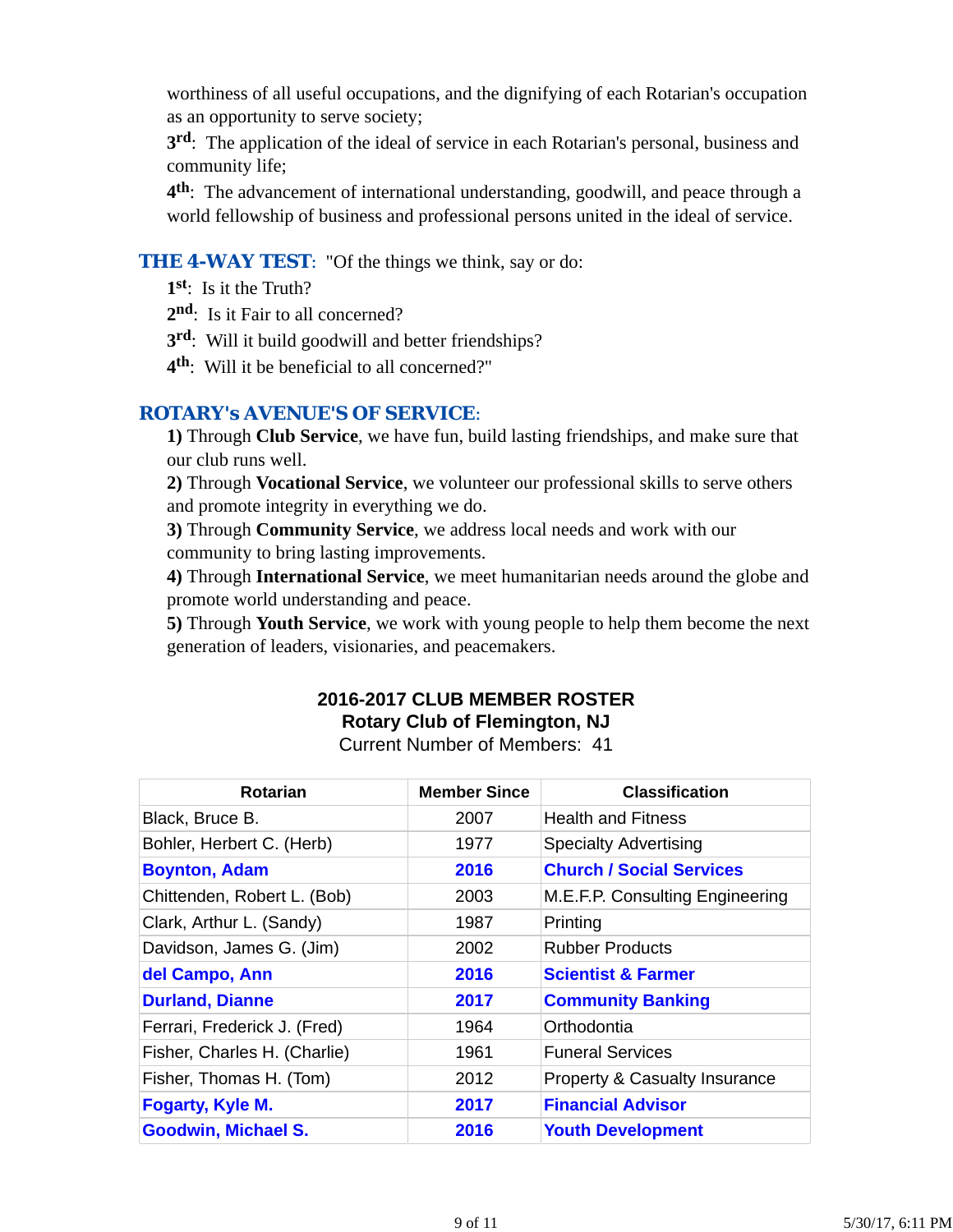| Harrison, Jeffrey (Jeff)          | 1996 | Psychotherapy                     |
|-----------------------------------|------|-----------------------------------|
| <b>Hyatt, Frederic D. (Fred)</b>  | 2017 | <b>Retired - Aerospace</b>        |
| Kamnitsis, Christopher P. (Chris) | 2001 | <b>Financial Planning</b>         |
| <b>Kritharis, Nikolaos (Nik)</b>  | 2016 | <b>Dentistry</b>                  |
| Liebross, Ira                     | 1997 | <b>Family Medicine</b>            |
| Loew, Darren                      | 2002 | Orthodontics                      |
| Martin, Teresa (Terry)            | 1993 | Solid Waste/Recycling             |
| Mazujian, Harry                   | 2004 | Clergy                            |
| McWilliams, Nancy                 | 1992 | Psychotherapy                     |
| Metz, Kim                         | 2007 | <b>Technical Education</b>        |
| Muller, George D.                 | 1964 | <b>Cut Glass Manufacturing</b>    |
| Newland, Robert D. (Bob)          | 1998 | Insurance                         |
| Ownes, Terry M.                   | 1987 | <b>Floor Covering</b>             |
| Phelan, Christopher J. (Chris)    | 2009 | <b>Chamber Of Commerce</b>        |
| Randolph, R. Wayne                | 1982 | <b>Veterinary Medicine</b>        |
| Ruberto, Johanna S.               | 2016 | <b>High School Administration</b> |
| Schaible, R. Michael (Mick)       | 1998 | <b>Appraisal Services</b>         |
| Skowronek, Kenneth J. (Ken)       | 1994 | Family Law                        |
| Sollner, Richard F. (Dick)        | 1962 | Air Transportation                |
| Stothoff, Richard H. (Dick)       | 1966 | <b>Sanitary Engineering</b>       |
| Vera, Allan S.                    | 2016 | <b>Investment Advisor</b>         |
| Widico, Karen A.                  | 1997 | <b>Public Health Services</b>     |
| Williams, Gwen                    | 1991 | Purchasing/Manufacturing          |
| Wise, Robert (Bob)                | 1992 | <b>Hospital Administration</b>    |
| Woske, Harry                      | 1977 | Cardiology                        |
| Wright, Daniel J. (D.J.)          | 2003 | <b>Funeral Services</b>           |
| Ziegler, Joseph E. (Joe)          | 1988 | <b>Investment Advisor</b>         |
| Zullo, John J. (Johnnie)          | 1987 | <b>Chemical Engineering</b>       |

Yours in Rotary Service! Bob Chittenden

**Rotary Club of Fleminton, NJ** PO Box 751 - Flemington, NJ 08822 www.FlemingtonRotaryNJ.org

Providing "Service Above Self" Since 1923



Rotary Club of Flemington, NJ, USA, PO Box 751, Flemington, NJ 08822